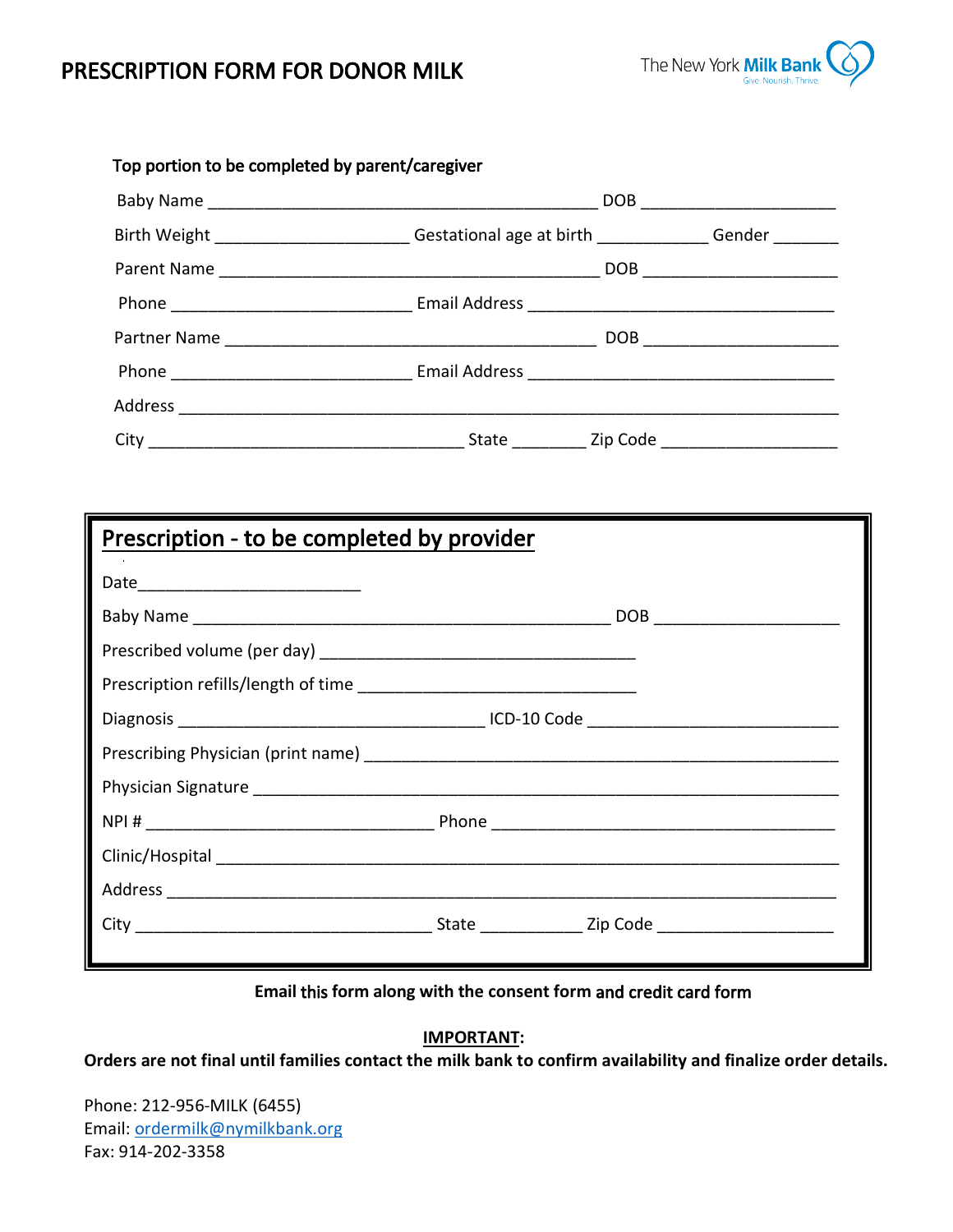

## **Consent Form for PDHM for Infants**

Human milk is the standard food for infants and young children, including premature and sick newborns, with rare exceptions. Human milk provides optimal nutrition, promotes normal growth and development, and reduces the risk of illness and disease. The unique composition of human milk, which includes nutrients, enzymes, growth factors, hormones, and immunologic and anti-inflammatory properties, has not been duplicated. When mother's own milk is not available or there is not sufficient volume, pasteurized donor human milk (PDHM) from a recognized donor human milk bank is the next best option. PDHM contains most of its bioactive properties, which protect the baby from infection while the nutritional components of the milk are the least difficult for the baby to digest.

The New York Milk Bank, Inc. is a 501(c)3 nonprofit donor human milk bank licensed by the New York State Department of Health (NYSDOH) and a member of the Human Milk Banking Association of North America (HMBANA). We follow the mandatory guidelines from NYSDOH and HMBANA to ensure the safest product possible is provided. All donors provide milk on a voluntary basis. Only healthy women who are substancefree, non-smokers and have a healthy lifestyle are accepted as donors. All potential donors are triple screened, including verbal and written screening, contact with the mother's healthcare provider, and blood screening. The blood screening for donors includes tests for HIV, HTLV, syphilis, and hepatitis and all results are negative or non-reactive. The donor is screened, the milk is pasteurized, and then cultured for bacterial growth after pasteurization and before it is released from the milk bank. Although there is a small risk when accepting donor milk, the risk is minimized due to strict processing procedures. There has been a 0% infection rate since these guidelines were adopted in 1985.

I understand the above information about pasteurized donor human milk and consent to the use of electronic signatures hereto.

--------------------------------------------------------------------------------------------------------------------------------------------------

|                                       | (legal Guardian), |      |
|---------------------------------------|-------------------|------|
| (PRINT NAME)                          |                   |      |
| am in agreement that my baby/child    |                   | will |
|                                       | (PRINT NAME)      |      |
| receive pasteurized donor human milk. |                   |      |

SIGNATURE DATE

\_\_\_\_\_\_\_\_\_\_\_\_\_\_\_\_\_\_\_\_\_\_\_\_\_\_\_\_\_\_\_\_\_ \_\_\_\_\_\_\_\_\_\_\_\_\_